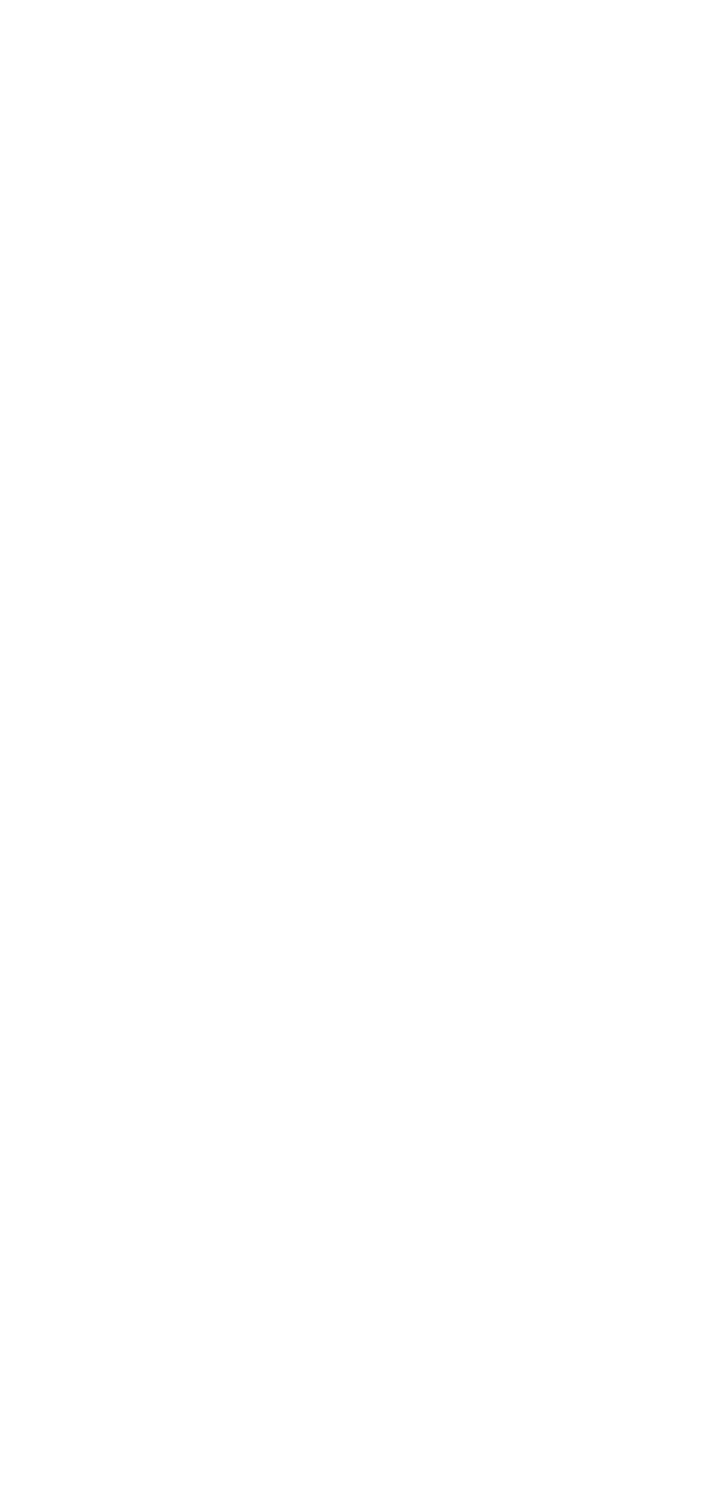# **Investment Objective and Policy**

The objective of the Fund is to track the capital performance of global emerging equity markets, as represented by the FTSE All-World Emerging Index.

The Manager will seek to achieve the investment objective by investing primarily in securities that make up the constituents of the FTSE All-World Emerging Index. The Fund may also invest in stocks which are reasonably expected, at the investment manager's discretion to become part of the Index. Securities will be held with weightings generally proportionate to their market capitalisation. The Fund may hold depository receipts and derivatives both for efficient portfolio management and investment purposes.

The Fund may also invest in other transferable securities, equities, permitted deposits, money market instruments, cash, near cash and units in collective investment schemes.

# **Risk Profile**

## **Market Risk**

Market risk arises mainly from uncertainty about future prices. It represents the potential loss the Fund may suffer through holding market positions in the face of market movements. The Manager adheres to the investment guidelines and in this way, monitors and controls the exposure to risk from any type of security, sector or issuer.

This Fund invests in securities which are issued by companies in Emerging Markets and therefore, there is likely to be increased volatility in price movements. The securities may also be less liquid than securities on larger exchanges which are generally traded more frequently.

## **Currency Risk**

This Fund is invested in overseas financial securities. The performance of the Fund may therefore be affected by changes in exchange rates. This risk may be managed by the use of forward currency contracts, which aim to manage the effect of changing exchange rates.

# **Fund Facts**

| Period End Date for Distribution: |           | 31 July      |
|-----------------------------------|-----------|--------------|
| Distribution Date:                |           | 30 September |
| <b>Ongoing Charges Figures:</b>   | 31 Jul 17 | 31 Jul 16    |
| R-Class                           | 0.97%     | 0.97%        |
| F-Class                           | 0.57%     | 0.61%        |
| I-Class                           | 0.33%     | 0.33%        |
| C-Class                           | 0.23%     | 0.23%        |
| L-Class                           | 0.18%     | 0.18%        |
|                                   |           |              |

The Ongoing Charges Figure (OCF) is the ratio of the Fund's total discloseable costs (excluding overdraft interest) to the average net assets of the Fund.

The OCF is intended to provide a reliable figure which gives the most accurate measure of what it costs to invest in a fund and is calculated based on the last period's figures.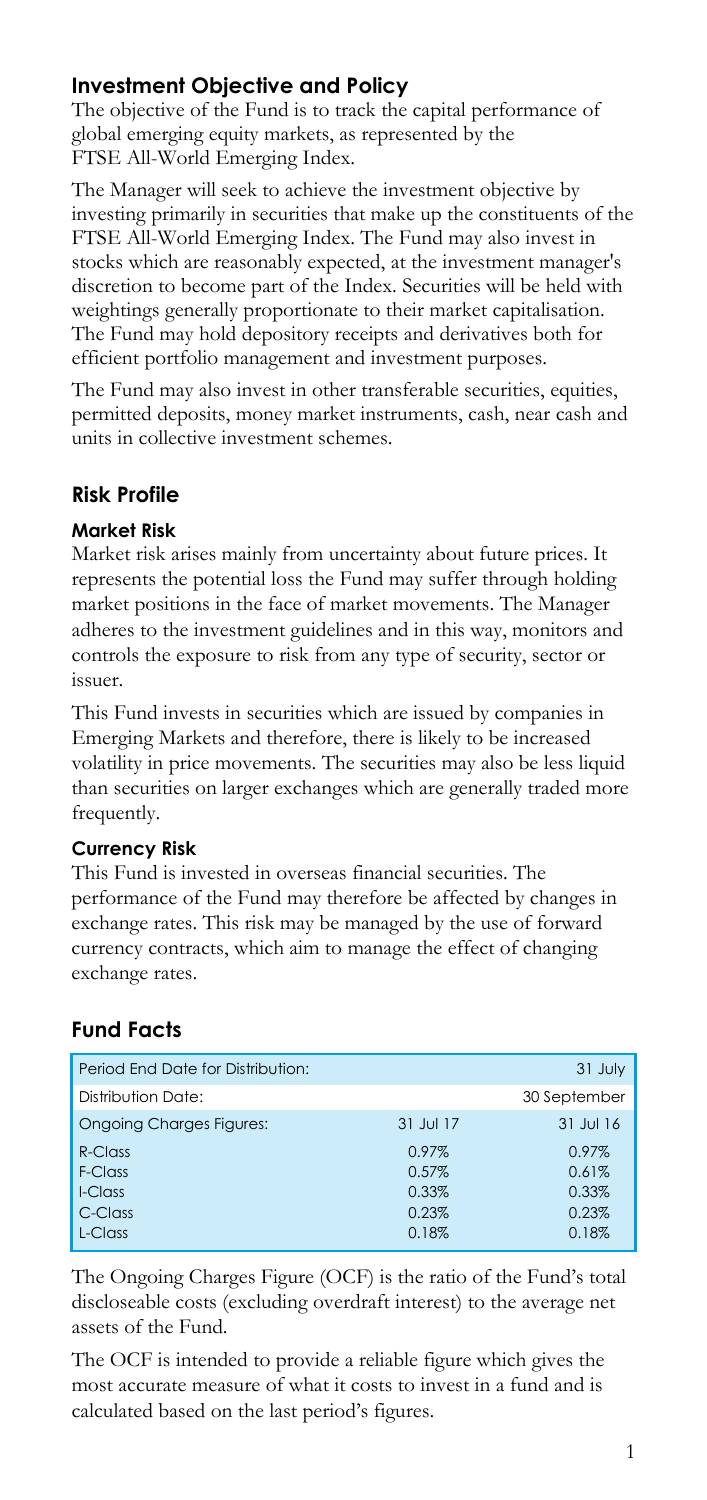# **Risk and Reward Profile**



- This risk and reward profile is based on historical data which may not be a reliable indication of the Fund's risk and reward category in the future.
- The category is based on the rate at which the value of the Fund has moved up and down in the past.
- This Fund is in category six because it invests in company shares from emerging markets which generally provide higher rewards and higher risks than other investments such as company shares from more developed markets, bonds, cash or commercial property.
- The Fund's category is not guaranteed to remain the same and may change over time.
- Even a fund in the lowest category is not a risk free investment.

# **Distribution Information**

## **R-Class**

The distribution payable on 30 September 2017 is 0.8882p per unit for distribution units and 0.9869p per unit for accumulation units.

## **F-Class**

The distribution payable on 30 September 2017 is 1.1273p per unit for distribution units and 1.2690p per unit for accumulation units.

## **I-Class**

The distribution payable on 30 September 2017 is 1.2632p per unit for distribution units and 1.4489p per unit for accumulation units.

# **C-Class**

The distribution payable on 30 September 2017 is 1.3193p per unit for distribution units and 1.5163p per unit for accumulation units.

# **L-Class**

The distribution payable on 30 September 2017 is 1.3498p per unit for distribution units.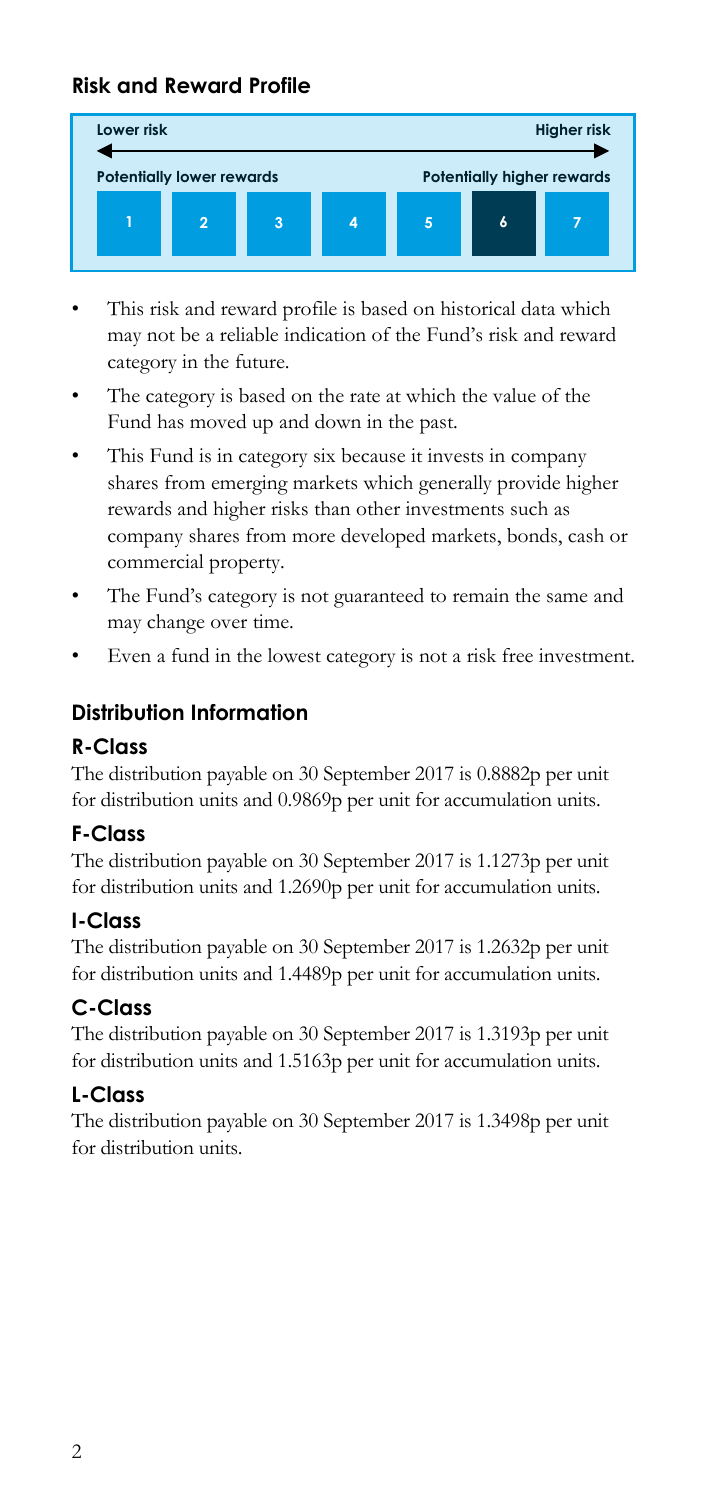# **Portfolio Information**

The top 10 holdings and their associated weighting at the current and preceding year ends were:

| <b>Top 10 Holdings at</b><br>31 July 2017    |                                         | <b>Top 10 Holdings at</b><br>31 July 2016    |                                         |
|----------------------------------------------|-----------------------------------------|----------------------------------------------|-----------------------------------------|
| Holding                                      | Percentage of<br><b>Net Asset Value</b> | Holding                                      | Percentage of<br><b>Net Asset Value</b> |
| Tencent                                      | 5.28%                                   | Tencent                                      | 3.89%                                   |
| Taiwan Semiconductor<br>Manufacturing        | 4.16%                                   | Taiwan Semiconductor<br>Manufacturing        | 3.89%                                   |
| <b>Naspers</b>                               | 2.28%                                   | <b>Naspers</b>                               | 1.99%                                   |
| China Construction Bank 1.84%                |                                         | China Mobile                                 | 1.98%                                   |
| Hon Hai Precision<br>Industry                | 1.42%                                   | China Construction<br><b>Bank</b>            | 1.84%                                   |
| China Mobile                                 | 1.40%                                   | Industrial & Commercial<br>Bank of China 'H' | 1.23%                                   |
| Industrial & Commercial<br>Bank of China 'H' | 1.34%                                   | Hon Hai Precision<br>Industry                | 1.14%                                   |
| <b>Housing Development</b><br>Finance        | 1.08%                                   | <b>Housing Development</b><br>Finance        | 0.98%                                   |
| Reliance Industries                          | 0.98%                                   | Bank of China 'H'                            | 0.94%                                   |
| Bank of China 'H'                            | 0.92%                                   | Infosys Technologies                         | 0.90%                                   |

# **Fund Holdings as at 31 July 2017**





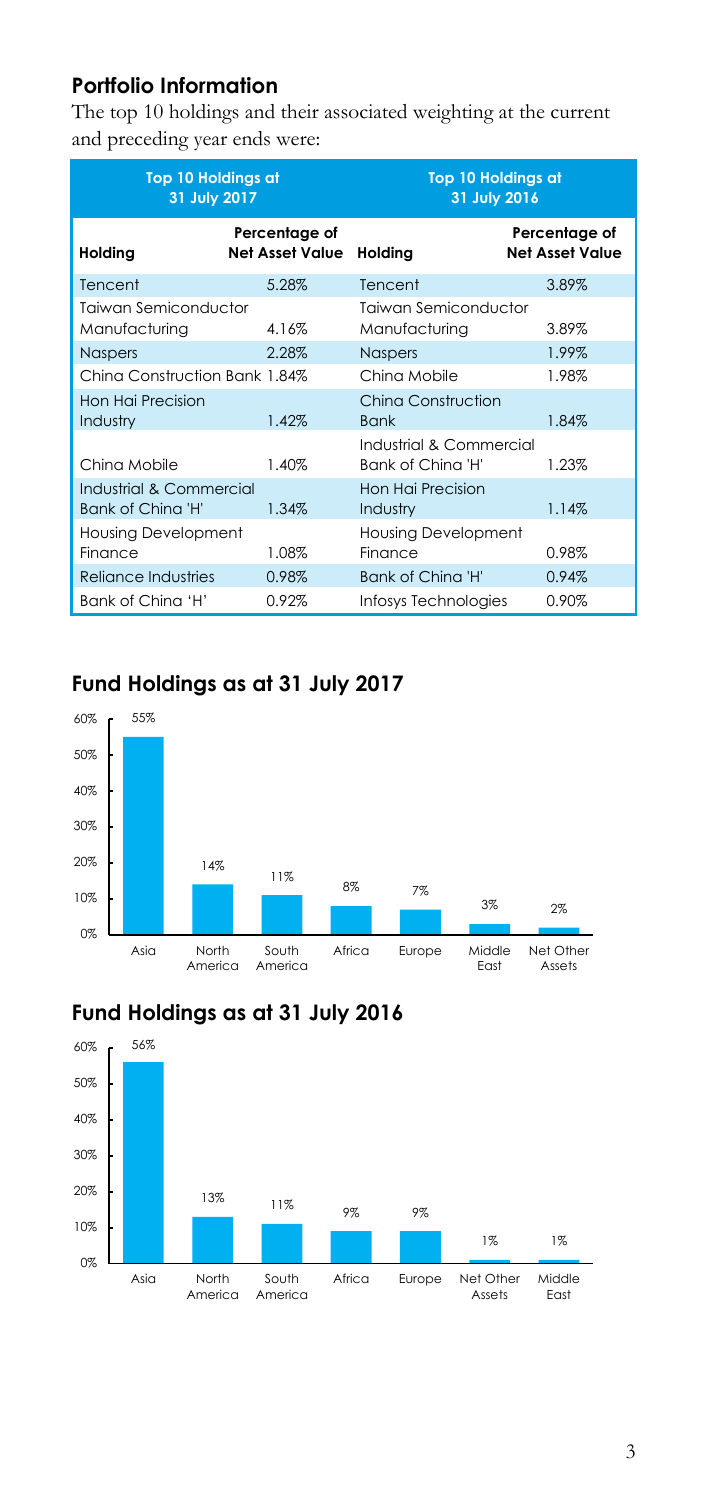## **Comparative Tables**

### **R-Class Distribution Units**

#### **Change in Net Asset Value per Unit**

| <b>Accounting Year ending</b>                      | 31/07/17<br>(pence<br>per unit) | 31/07/16<br>(pence<br>per unit) | 31/07/15<br>(pence<br>per unit) |
|----------------------------------------------------|---------------------------------|---------------------------------|---------------------------------|
| Opening net asset value per unit                   | 47.07                           | 41.24                           | 44.32                           |
| Return before operating charges*                   | 10.40                           | 6.97                            | (1.85)                          |
| Operating charges<br>(calculated on average price) | (0.51)                          | (0.38)                          | (0.44)                          |
| Return after operating charges*                    | 9.89                            | 6.59                            | (2.29)                          |
| Distributions on income units                      | (0.89)                          | (0.76)                          | (0.79)                          |
| Closing net asset value per unit                   | 56.07                           | 47.07                           | 41.24                           |
| * after direct transaction costs of:               | 0.02                            | 0.01                            | 0.03                            |
| Performance                                        |                                 |                                 |                                 |
| Return after charges                               | 21.01%                          | 15.98%                          | $(5.17)\%$                      |
| Other Information                                  |                                 |                                 |                                 |
| Closing net asset value (£)                        | 3,490,613                       | 2,821,063                       | 13,101,447                      |
| Closing number of units                            | 6.225.155                       | 5.992.729                       | 31.765.050                      |
| Operating chargest                                 | 0.97%                           | 0.97%                           | 0.97%                           |
| Direct transaction costs                           | 0.05%                           | 0.03%                           | 0.07%                           |
| Prices                                             |                                 |                                 |                                 |
| Highest unit price                                 | 57.52p                          | 48.31 <sub>p</sub>              | 51.12p                          |
| Lowest unit price                                  | 46.60p                          | 34.33 <sub>p</sub>              | 41.12p                          |

† Operating charges, otherwise known as the OCF is the ratio of the Fund's total disclosable costs (excluding overdraft interest) to the average net assets of the Fund.

**Past performance is not a guide to future performance.**

**The price of units and any income from them may go down as well as up.**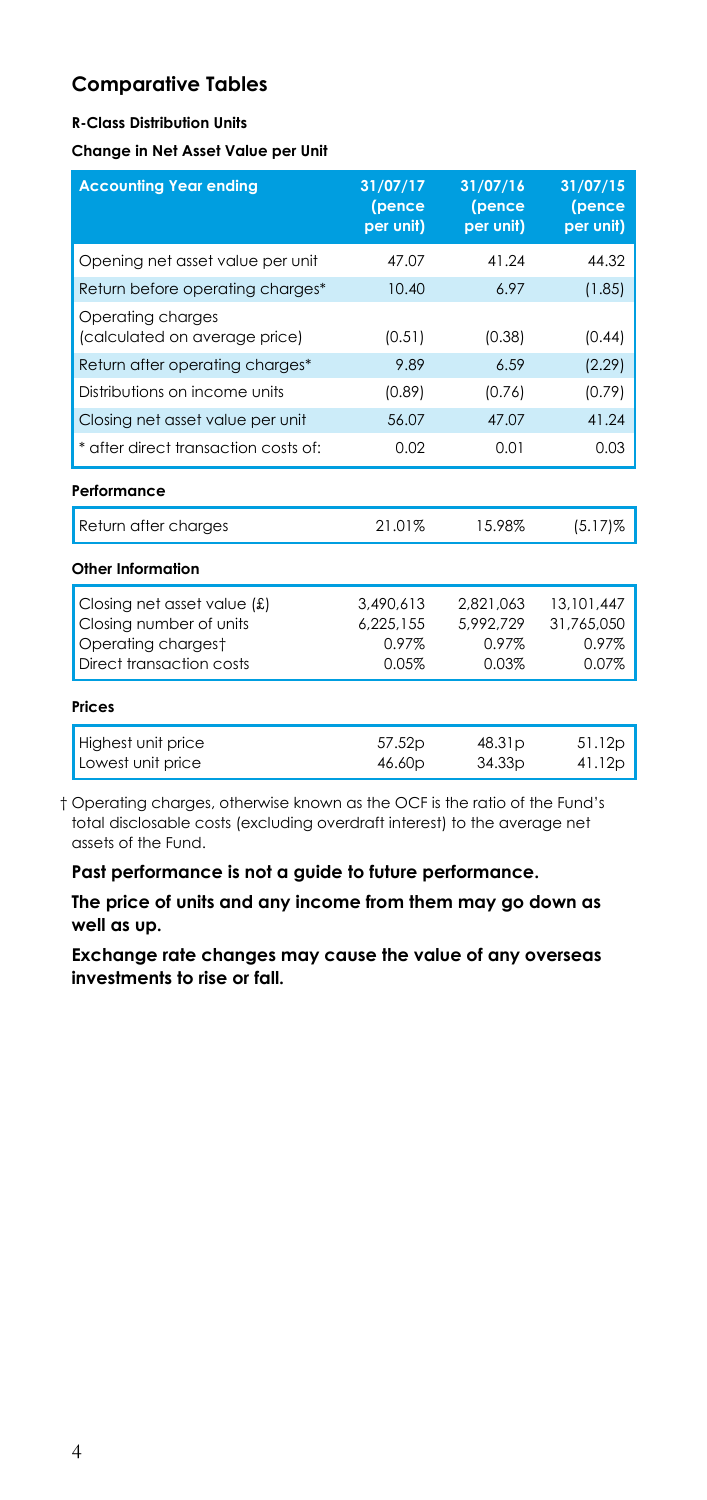#### **R-Class Accumulation Units**

#### **Change in Net Asset Value per Unit**

| <b>Accounting Year ending</b>                                                                            | 31/07/17<br>(pence<br>per unit)            | 31/07/16<br>(pence<br>per unit)            | 31/07/15<br>(pence<br>per unit)            |
|----------------------------------------------------------------------------------------------------------|--------------------------------------------|--------------------------------------------|--------------------------------------------|
| Opening net asset value per unit                                                                         | 52.33                                      | 45.12                                      | 47.57                                      |
| Return before operating charges*                                                                         | 11.55                                      | 7.63                                       | (1.98)                                     |
| Operating charges<br>(calculated on average price)                                                       | (0.57)                                     | (0.42)                                     | (0.47)                                     |
| Return after operating charges*                                                                          | 10.98                                      | 7.21                                       | (2.45)                                     |
| Distributions                                                                                            | (0.99)                                     | (0.83)                                     | (0.85)                                     |
| Retained distributions on<br>accumulation units                                                          | 0.99                                       | 0.83                                       | 0.85                                       |
| Closing net asset value per unit                                                                         | 63.31                                      | 52.33                                      | 45.12                                      |
| * after direct transaction costs of:                                                                     | 0.03                                       | 0.01                                       | 0.03                                       |
| Performance                                                                                              |                                            |                                            |                                            |
| Return after charges                                                                                     | 20.98%                                     | 15.98%                                     | $(5.15)\%$                                 |
| Other Information                                                                                        |                                            |                                            |                                            |
| Closing net asset value (£)<br>Closing number of units<br>Operating chargest<br>Direct transaction costs | 45.497.495<br>71.869.994<br>0.97%<br>0.05% | 37.005.113<br>70.711.476<br>0.97%<br>0.03% | 33.628.326<br>74,523,129<br>0.97%<br>0.07% |
| Prices                                                                                                   |                                            |                                            |                                            |
| Highest unit price<br>Lowest unit price                                                                  | 63.93 <sub>p</sub><br>51.79p               | 52.86 <sub>p</sub><br>37.55p               | 54.86p<br>44.13p                           |

† Operating charges, otherwise known as the OCF is the ratio of the Fund's total disclosable costs (excluding overdraft interest) to the average net assets of the Fund.

**Past performance is not a guide to future performance.**

**The price of units and any income from them may go down as well as up.**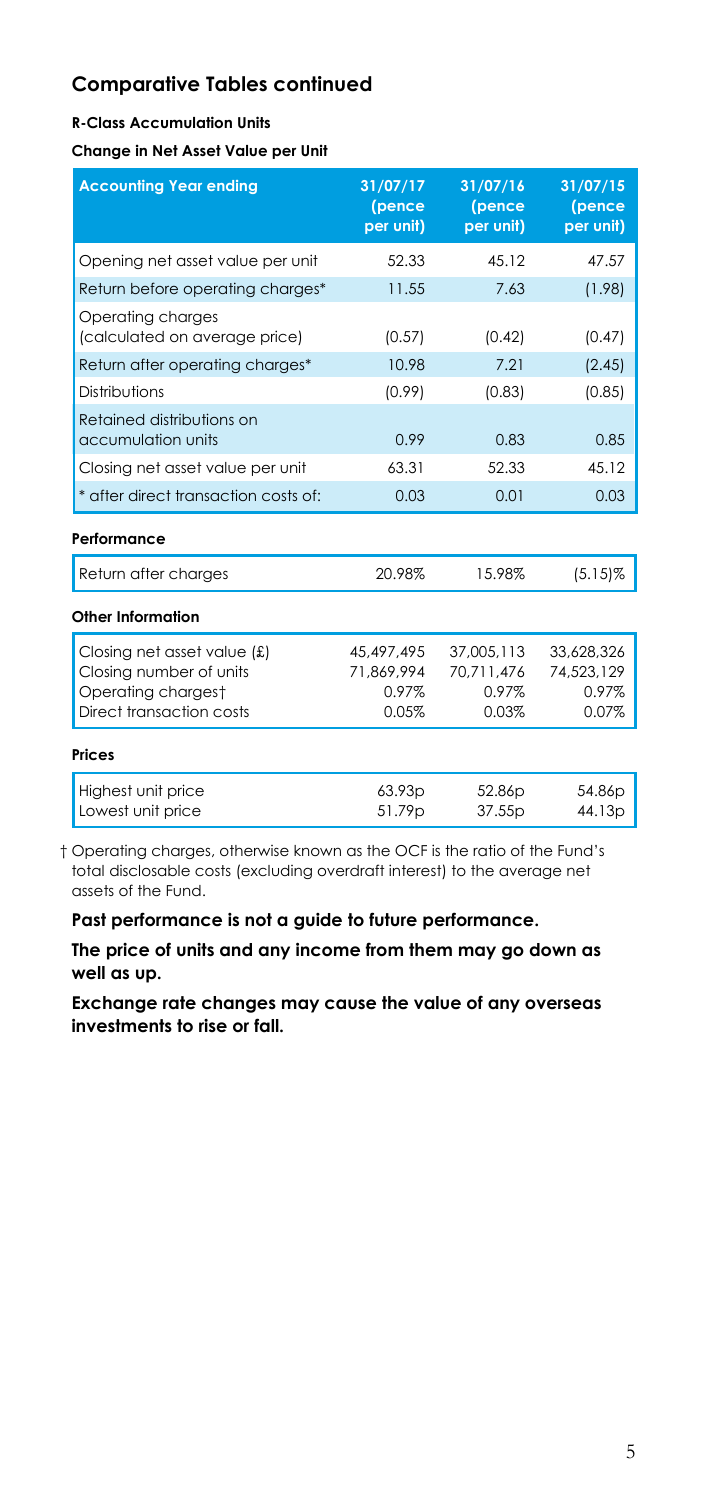### **F-Class Distribution Units**

**Change in Net Asset Value per Unit**

| <b>Accounting Year ending</b>                      | 31/07/17<br>(pence<br>per unit) | 31/07/16<br>(pence<br>per unit) | 31/07/15<br>(pence<br>per unit) |
|----------------------------------------------------|---------------------------------|---------------------------------|---------------------------------|
| Opening net asset value per unit                   | 47.24                           | 41.39                           | 44.48                           |
| Return before operating charges*                   | 10.45                           | 7.04                            | (1.87)                          |
| Operating charges<br>(calculated on average price) | (0.30)                          | (0.24)                          | (0.28)                          |
| Return after operating charges*                    | 10.15                           | 6.80                            | (2.15)                          |
| Distributions on income units                      | (1.13)                          | (0.95)                          | (0.94)                          |
| Closing net asset value per unit                   | 56.26                           | 47.24                           | 41.39                           |
| * after direct transaction costs of:               | 0.02                            | 0.01                            | 0.03                            |
| Performance                                        |                                 |                                 |                                 |
| Return after charges                               | 21.49%                          | 16.43%                          | $(4.83)\%$                      |
| <b>Other Information</b>                           |                                 |                                 |                                 |
| Closing net asset value (£)                        | 257,090                         | 225,728                         | 197,790                         |
| Closing number of units                            | 456.953                         | 477.860                         | 477.860                         |
| Operating chargest                                 | 0.57%                           | 0.61%                           | 0.62%                           |
| Direct transaction costs                           | 0.05%                           | 0.03%                           | 0.07%                           |
| <b>Prices</b>                                      |                                 |                                 |                                 |
| Highest unit price                                 | 57.95p                          | 48.94p                          | 51.72p                          |
| Lowest unit price                                  | 46.77p                          | 34.68p                          | 41.32p                          |

† Operating charges, otherwise known as the OCF is the ratio of the Fund's total disclosable costs (excluding overdraft interest) to the average net assets of the Fund.

**Past performance is not a guide to future performance.**

**The price of units and any income from them may go down as well as up.**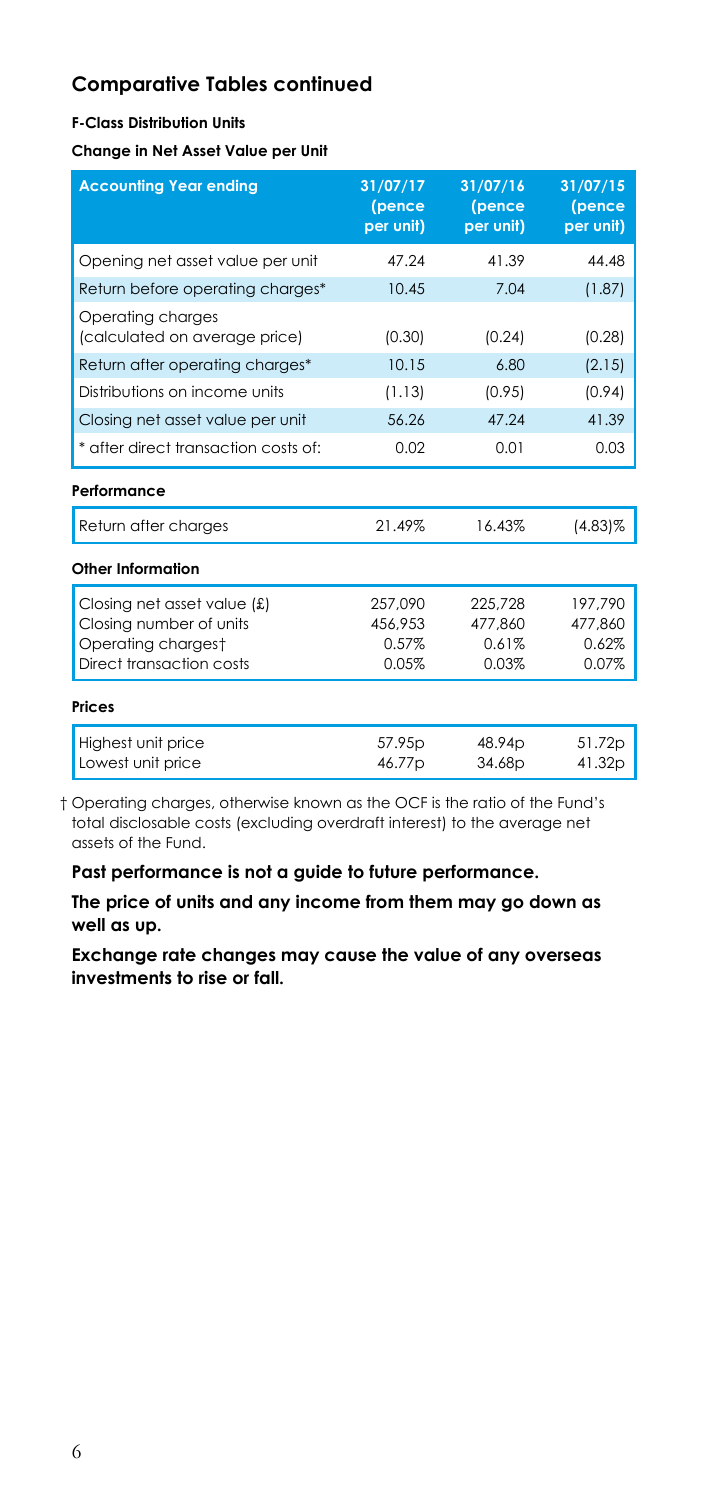#### **F-Class Accumulation Units**

#### **Change in Net Asset Value per Unit**

| <b>Accounting Year ending</b>                          | 31/07/17<br>(pence<br>per unit) | 31/07/16<br>(pence<br>per unit) | 31/07/15<br>(pence<br>per unit) |
|--------------------------------------------------------|---------------------------------|---------------------------------|---------------------------------|
| Opening net asset value per unit                       | 53.19                           | 45.70                           | 48.01                           |
| Return before operating charges*                       | 11.76                           | 7.76                            | (2.00)                          |
| Operating charges<br>(calculated on average price)     | (0.34)                          | (0.27)                          | (0.31)                          |
| Return after operating charges*                        | 11.42                           | 7.49                            | (2.31)                          |
| Distributions                                          | (1.27)                          | (1.04)                          | (1.02)                          |
| Retained distributions on<br>accumulation units        | 1.27                            | 1.04                            | 1.02                            |
| Closing net asset value per unit                       | 64.61                           | 53.19                           | 45.70                           |
| * after direct transaction costs of:                   | 0.03                            | 0.01                            | 0.03                            |
| Performance                                            |                                 |                                 |                                 |
| Return after charges                                   | 21.47%                          | 16.39%                          | $(4.81)\%$                      |
| Other Information                                      |                                 |                                 |                                 |
| Closing net asset value (£)<br>Closing number of units | 217,458<br>336.590              | 226.383<br>425.586              | 339,351<br>742.614              |
| Operating chargest                                     | 0.57%                           | 0.61%                           | 0.62%                           |
| Direct transaction costs                               | 0.05%                           | 0.03%                           | 0.07%                           |
| Prices                                                 |                                 |                                 |                                 |
| Highest unit price                                     | 65.23p                          | 54.03p                          | 55.82p                          |
| Lowest unit price                                      | 52.65p                          | 38.29 <sub>D</sub>              | 44.60 <sub>p</sub>              |

† Operating charges, otherwise known as the OCF is the ratio of the Fund's total disclosable costs (excluding overdraft interest) to the average net assets of the Fund.

**Past performance is not a guide to future performance.**

**The price of units and any income from them may go down as well as up.**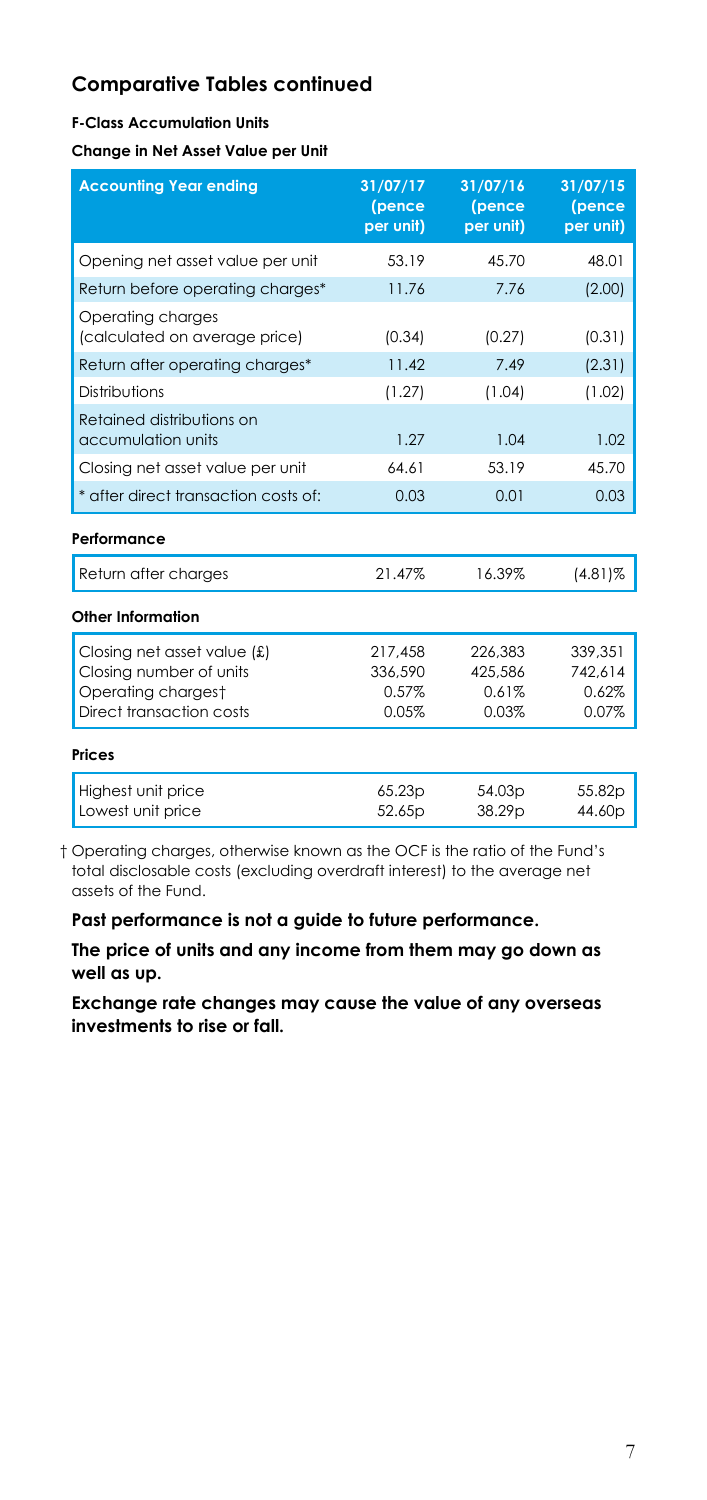### **I-Class Distribution Units**

**Change in Net Asset Value per Unit**

| <b>Accounting Year ending</b>                      | 31/07/17<br>(pence<br>per unit) | 31/07/16<br>(pence<br>per unit) | 31/07/15<br>(pence<br>per unit) |
|----------------------------------------------------|---------------------------------|---------------------------------|---------------------------------|
| Opening net asset value per unit                   | 47.06                           | 41.24                           | 44.33                           |
| Return before operating charges*                   | 10.43                           | 7.03                            | (1.87)                          |
| Operating charges<br>(calculated on average price) | (0.17)                          | (0.13)                          | (0.16)                          |
| Return after operating charges*                    | 10.26                           | 6.90                            | (2.03)                          |
| Distributions on income units                      | (1.26)                          | (1.08)                          | (1.06)                          |
| Closing net asset value per unit                   | 56.06                           | 47.06                           | 41.24                           |
| * after direct transaction costs of:               | 0.02                            | 0.01                            | 0.03                            |
| Performance                                        |                                 |                                 |                                 |
| Return after charges                               | 21.80%                          | 16.73%                          | $(4.58)$ %                      |
| <b>Other Information</b>                           |                                 |                                 |                                 |
| Closing net asset value (£)                        | 55,251,721                      | 44.303.694                      | 27.032.634                      |
| Closing number of units                            | 98,566,910                      | 94,135,858                      | 65,549,132                      |
| Operating chargest                                 | 0.33%                           | 0.33%                           | 0.35%                           |
| Direct transaction costs                           | 0.05%                           | 0.03%                           | 0.07%                           |
| <b>Prices</b>                                      |                                 |                                 |                                 |
| Highest unit price                                 | 57.62p                          | 48.62p                          | 51.64p                          |
| Lowest unit price                                  | 46.60p                          | 34.43p                          | 41.21p                          |

† Operating charges, otherwise known as the OCF is the ratio of the Fund's total disclosable costs (excluding overdraft interest) to the average net assets of the Fund.

**Past performance is not a guide to future performance.**

**The price of units and any income from them may go down as well as up.**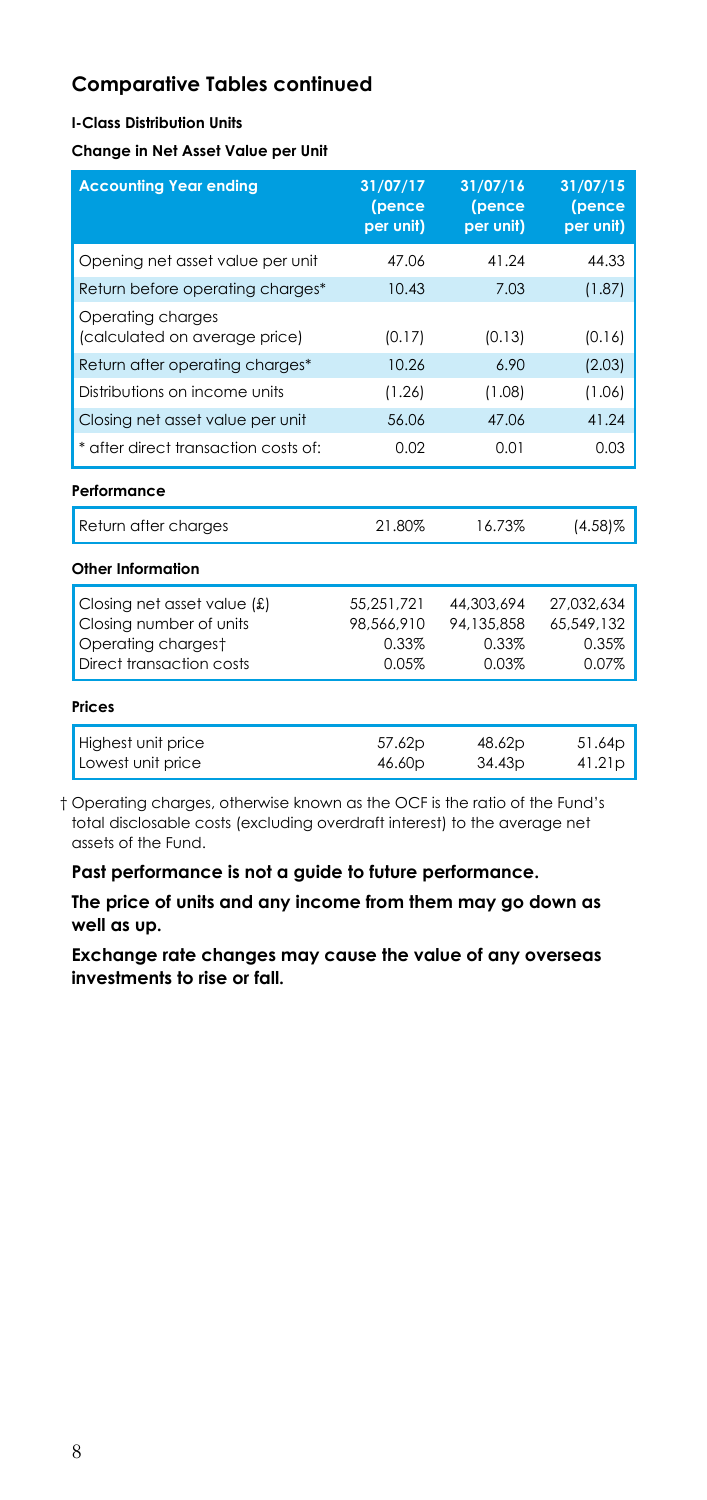#### **I-Class Accumulation Units**

**Change in Net Asset Value per Unit**

| <b>Accounting Year ending</b>                                                                            | 31/07/17<br>(pence<br>per unit)              | 31/07/16<br>(pence<br>per unit)              | 31/07/15<br>(pence<br>per unit)              |
|----------------------------------------------------------------------------------------------------------|----------------------------------------------|----------------------------------------------|----------------------------------------------|
| Opening net asset value per unit                                                                         | 54.00                                        | 46.27                                        | 48.48                                        |
| Return before operating charges*                                                                         | 11.95                                        | 7.88                                         | (2.04)                                       |
| Operating charges<br>(calculated on average price)                                                       | (0.20)                                       | (0.15)                                       | (0.17)                                       |
| Return after operating charges*                                                                          | 11.75                                        | 7.73                                         | (2.21)                                       |
| Distributions                                                                                            | (1.45)                                       | (1.21)                                       | (1.16)                                       |
| Retained distributions on<br>accumulation units                                                          | 1.45                                         | 1.21                                         | 1.16                                         |
| Closing net asset value per unit                                                                         | 65.75                                        | 54.00                                        | 46.27                                        |
| * after direct transaction costs of:                                                                     | 0.03                                         | 0.01                                         | 0.03                                         |
| Performance                                                                                              |                                              |                                              |                                              |
| Return after charges                                                                                     | 21.76%                                       | 16.71%                                       | $(4.56)\%$                                   |
| Other Information                                                                                        |                                              |                                              |                                              |
| Closing net asset value (£)<br>Closing number of units<br>Operating chargest<br>Direct transaction costs | 323,580,579<br>492,135,369<br>0.33%<br>0.05% | 284,305,414<br>526,461,543<br>0.33%<br>0.03% | 239,174,194<br>516,932,520<br>0.35%<br>0.07% |
| Prices                                                                                                   |                                              |                                              |                                              |
| Highest unit price<br>Lowest unit price                                                                  | 66.10 <sub>p</sub><br>53.45 <sub>p</sub>     | 54.54 <sub>p</sub><br>38.62p                 | 56.47p<br>45.07p                             |

† Operating charges, otherwise known as the OCF is the ratio of the Fund's total disclosable costs (excluding overdraft interest) to the average net assets of the Fund.

**Past performance is not a guide to future performance.**

**The price of units and any income from them may go down as well as up.**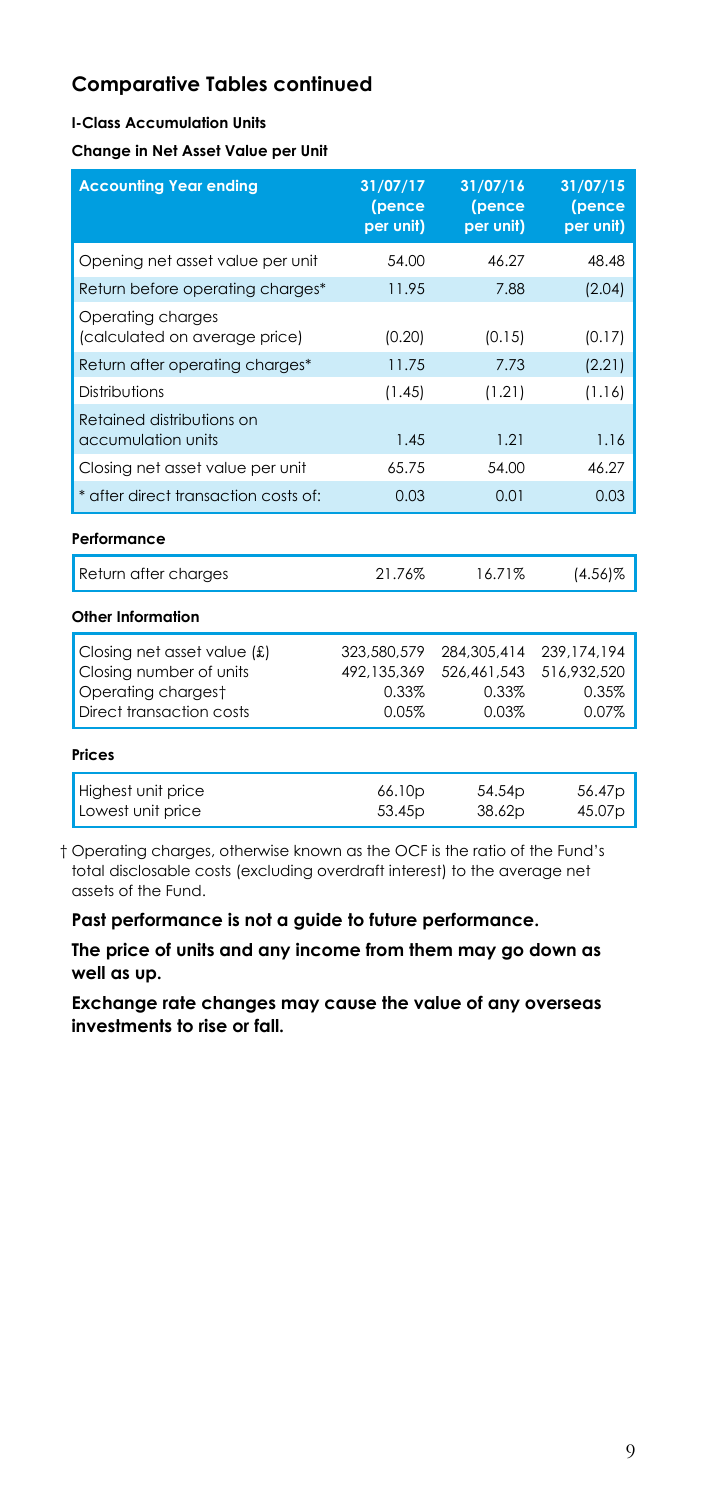### **C-Class Distribution Units**

**Change in Net Asset Value per Unit**

| <b>Accounting Year ending</b>                      | 31/07/17<br>(pence<br>per unit) | 31/07/16<br>(pence<br>per unit) | 31/07/15<br>(pence<br>per unit) |
|----------------------------------------------------|---------------------------------|---------------------------------|---------------------------------|
| Opening net asset value per unit                   | 46.98                           | 41.17                           | 44.24                           |
| Return before operating charges*                   | 10.42                           | 7.02                            | (1.86)                          |
| Operating charges<br>(calculated on average price) | (0.12)                          | (0.09)                          | (0.12)                          |
| Return after operating charges*                    | 10.30                           | 6.93                            | (1.98)                          |
| Distributions on income units                      | (1.32)                          | (1.12)                          | (1.09)                          |
| Closing net asset value per unit                   | 55.96                           | 46.98                           | 41.17                           |
| * after direct transaction costs of:               | 0.02                            | 0.01                            | 0.03                            |
| Performance                                        |                                 |                                 |                                 |
| Return after charges                               | 21.92%                          | 16.83%                          | $(4.48)\%$                      |
| Other Information                                  |                                 |                                 |                                 |
| Closing net asset value (£)                        | 48.225.781                      | 27.917.807                      | 14,975,343                      |
| Closing number of units                            | 86.183.976                      | 59.423.149                      | 36.373.544                      |
| Operating chargest                                 | 0.23%                           | 0.23%                           | 0.26%                           |
| Direct transaction costs                           | 0.05%                           | 0.03%                           | 0.07%                           |
| <b>Prices</b>                                      |                                 |                                 |                                 |
| Highest unit price                                 | 57.83p                          | 48.59p                          | 51.57p                          |
| Lowest unit price                                  | 46.52p                          | 34.56p                          | 41.15p                          |

† Operating charges, otherwise known as the OCF is the ratio of the Fund's total disclosable costs (excluding overdraft interest) to the average net assets of the Fund.

**Past performance is not a guide to future performance.**

**The price of units and any income from them may go down as well as up.**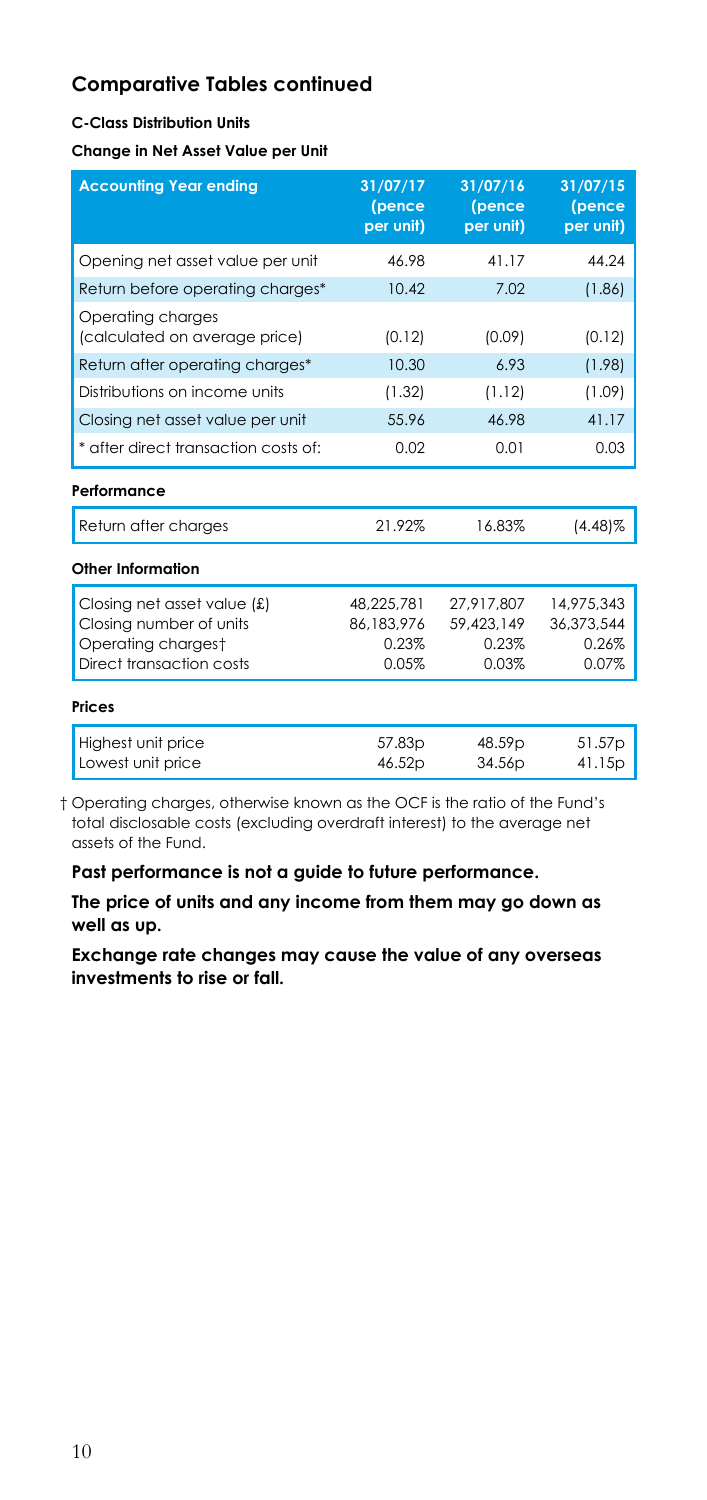#### **C-Class Accumulation Units**

#### **Change in Net Asset Value per Unit**

| <b>Accounting Year ending</b>                                                                            | 31/07/17<br>(pence<br>per unit)            | 31/07/16<br>(pence<br>per unit)            | 31/07/15<br>(pence<br>per unit)           |
|----------------------------------------------------------------------------------------------------------|--------------------------------------------|--------------------------------------------|-------------------------------------------|
| Opening net asset value per unit                                                                         | 54.01                                      | 46.26                                      | 48.41                                     |
| Return before operating charges*                                                                         | 11.96                                      | 7.85                                       | (2.02)                                    |
| Operating charges<br>(calculated on average price)                                                       | (0.14)                                     | (0.10)                                     | (0.13)                                    |
| Return after operating charges*                                                                          | 11.82                                      | 7.75                                       | (2.15)                                    |
| Distributions                                                                                            | (1.52)                                     | (1.26)                                     | (1.19)                                    |
| Retained distributions on<br>accumulation units                                                          | 1.52                                       | 1.26                                       | 1.19                                      |
| Closing net asset value per unit                                                                         | 65.83                                      | 54.01                                      | 46.26                                     |
| * after direct transaction costs of:                                                                     | 0.03                                       | 0.01                                       | 0.03                                      |
| Performance                                                                                              |                                            |                                            |                                           |
| Return after charges                                                                                     | 21.88%                                     | 16.75%                                     | $(4.44)\%$                                |
| Other Information                                                                                        |                                            |                                            |                                           |
| Closing net asset value (£)<br>Closing number of units<br>Operating chargest<br>Direct transaction costs | 19,705,626<br>29,933,935<br>0.23%<br>0.05% | 19,174,091<br>35,498,316<br>0.23%<br>0.03% | 7,247,185<br>15,667,888<br>0.26%<br>0.07% |
| Prices                                                                                                   |                                            |                                            |                                           |
| Highest unit price<br>Lowest unit price                                                                  | 66.46p<br>53.47 <sub>p</sub>               | 54.55 <sub>p</sub><br>38.81p               | 56.41 <sub>p</sub><br>45.02p              |

† Operating charges, otherwise known as the OCF is the ratio of the Fund's total disclosable costs (excluding overdraft interest) to the average net assets of the Fund.

**Past performance is not a guide to future performance.**

**The price of units and any income from them may go down as well as up.**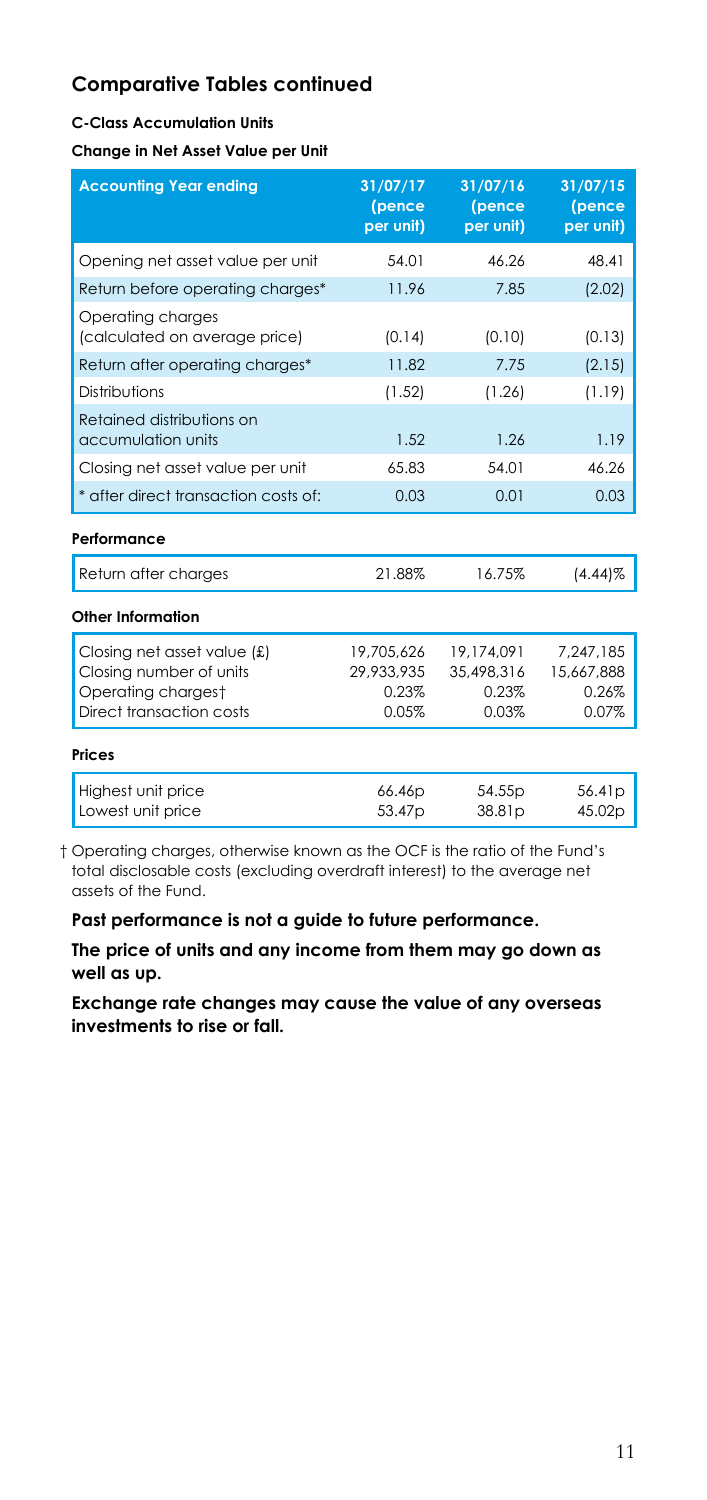### **L-Class Distribution Units**

**Change in Net Asset Value per Unit**

| <b>Accounting Year ending</b>                      | 31/07/17<br>(pence<br>per unit) | 31/07/16<br>(pence<br>per unit) | 31/07/15<br>(pence<br>per unit) |
|----------------------------------------------------|---------------------------------|---------------------------------|---------------------------------|
| Opening net asset value per unit                   | 47.02                           | 41.21                           | 44.30                           |
| Return before operating charges*                   | 10.44                           | 7.03                            | (1.87)                          |
| Operating charges<br>(calculated on average price) | (0.10)                          | (0.07)                          | (0.08)                          |
| Return after operating charges*                    | 10.34                           | 6.96                            | (1.95)                          |
| Distributions on income units                      | (1.35)                          | (1.15)                          | (1.14)                          |
| Closing net asset value per unit                   | 56.01                           | 47.02                           | 41.21                           |
| * after direct transaction costs of:               | 0.02                            | 0.01                            | 0.03                            |
| Performance                                        |                                 |                                 |                                 |
| Return after charges                               | 21.99%                          | 16.89%                          | $(4.40)\%$                      |
| Other Information                                  |                                 |                                 |                                 |
| Closing net asset value (£)                        | 349.624.854                     | 228.764.584                     | 213.297.360                     |
| Closing number of units                            | 624.255.501                     | 486.491.663                     | 517.594.961                     |
| Operating chargest                                 | 0.18%                           | 0.18%                           | 0.18%                           |
| Direct transaction costs                           | 0.05%                           | 0.03%                           | 0.07%                           |
| <b>Prices</b>                                      |                                 |                                 |                                 |
| Highest unit price                                 | 57.91 <sub>p</sub>              | 48.93p                          | 51.37p                          |
| Lowest unit price                                  | 46.56p                          | 34.60p                          | 41.22p                          |

† Operating charges, otherwise known as the OCF is the ratio of the Fund's total disclosable costs (excluding overdraft interest) to the average net assets of the Fund.

**Past performance is not a guide to future performance.**

**The price of units and any income from them may go down as well as up.**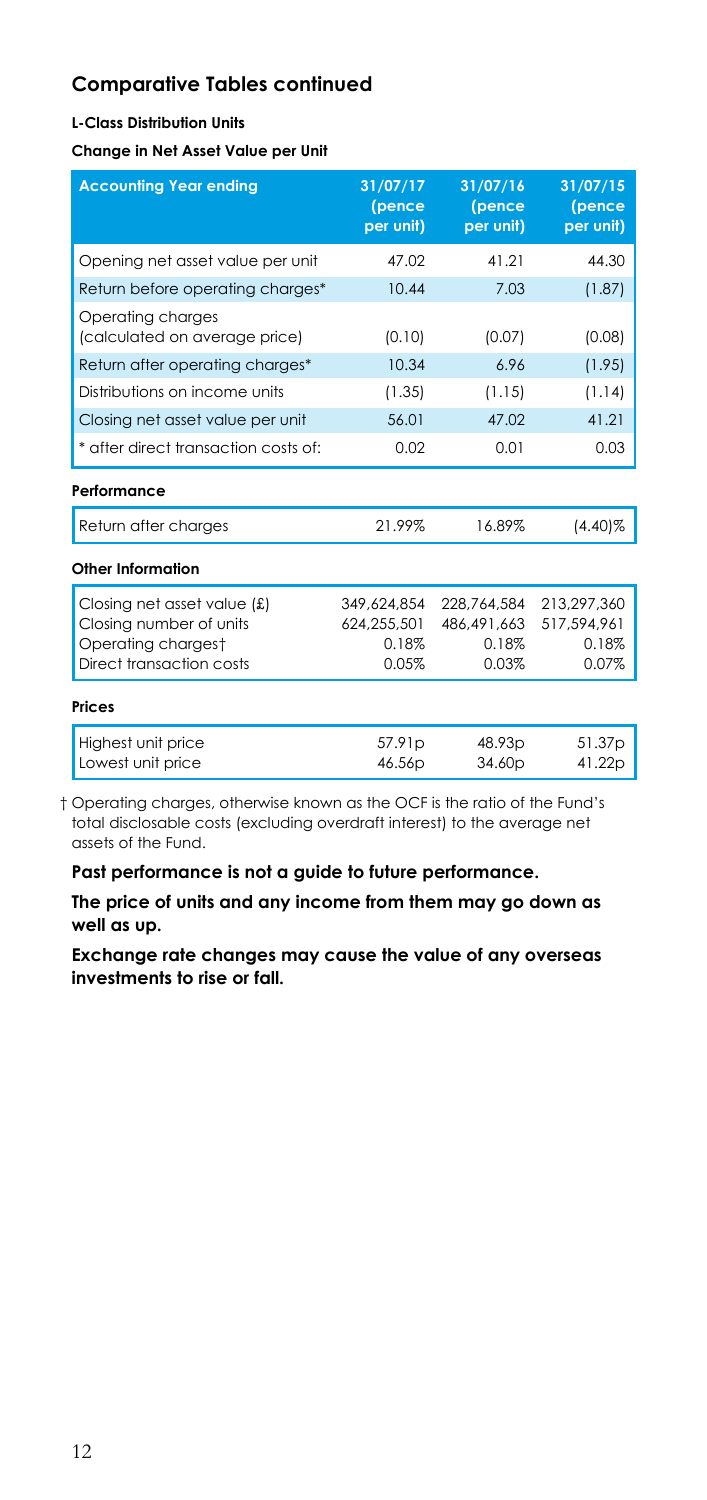## **Manager's Investment Report**

During the year under review, the bid price of the Fund's R-Class distribution units rose by 19.05%. FTSE, the Index compiler, calculates the benchmark Index at the end of the business day using closing prices, whereas the Fund is valued using prevailing prices at 12 noon. Therefore, for tracking purposes the Fund has been revalued using closing prices and foreign exchange rates. On this basis over the review year, from close of business on 29 July 2016 to the close of business on 31 July 2017 the Fund rose by 18.73%, compared with the FTSE All-World Emerging Index rise of 18.84% (Source: Bloomberg), producing a tracking difference of  $-0.11\%$ .

### **Past performance is not a guide to future performance.**

**The value of investments and any income from them may go down as well as up.**

#### **Exchange rate changes may cause the value of any overseas investments to rise or fall.**

The FTSE All-World Emerging Index is calculated by FTSE International Limited ("FTSE"). FTSE does not sponsor, endorse or promote this product.

All copyright in the Index values and constituent list belongs to FTSE. Legal & General has obtained full licence from FTSE to use such copyright in the creation of this product.

"FTSETM", "FT-SE®" and "Footsie®" are trademarks of the London Stock Exchange Plc and The Financial Times Limited and are used by FTSE International Limited ("FTSE") under license.

## **Market/Economic Review**

Equity markets have made significant gains over the past 12 months, reflecting a steady improvement in global economic indicators and growing optimism amongst investors for prospects in 2017. In particular, emerging markets outperformed developed markets over the review year, however, there was a wide divergence in constituent market performance. In the first quarter of 2017, fears of protectionist US trade policies receded with Korea, India and Mexico amongst the strongest markets during the quarter. Korea was boosted by inflows from international investors and an appreciation in the Won against the Dollar. Samsung Electronics gained ground as the launch of its latest smartphone, the Galaxy S8, was well received while sales of both memory chips and flat panel displays have been buoyant. The Indian economy has been resilient following the demonetisation of 500- and 1000-rupee bills, while sentiment was underpinned by the success of the incumbent Modi administration in state elections.

The Chinese authorities have adopted a range of policy initiatives to facilitate the economy's transition from export and investment-driven growth towards consumption and services driven growth, with growth exceeding expectations for the second quarter of 2017. Both the Brazilian and Russian economies saw a turn of fortunes as the review year progressed, given the boost of stable commodity markets.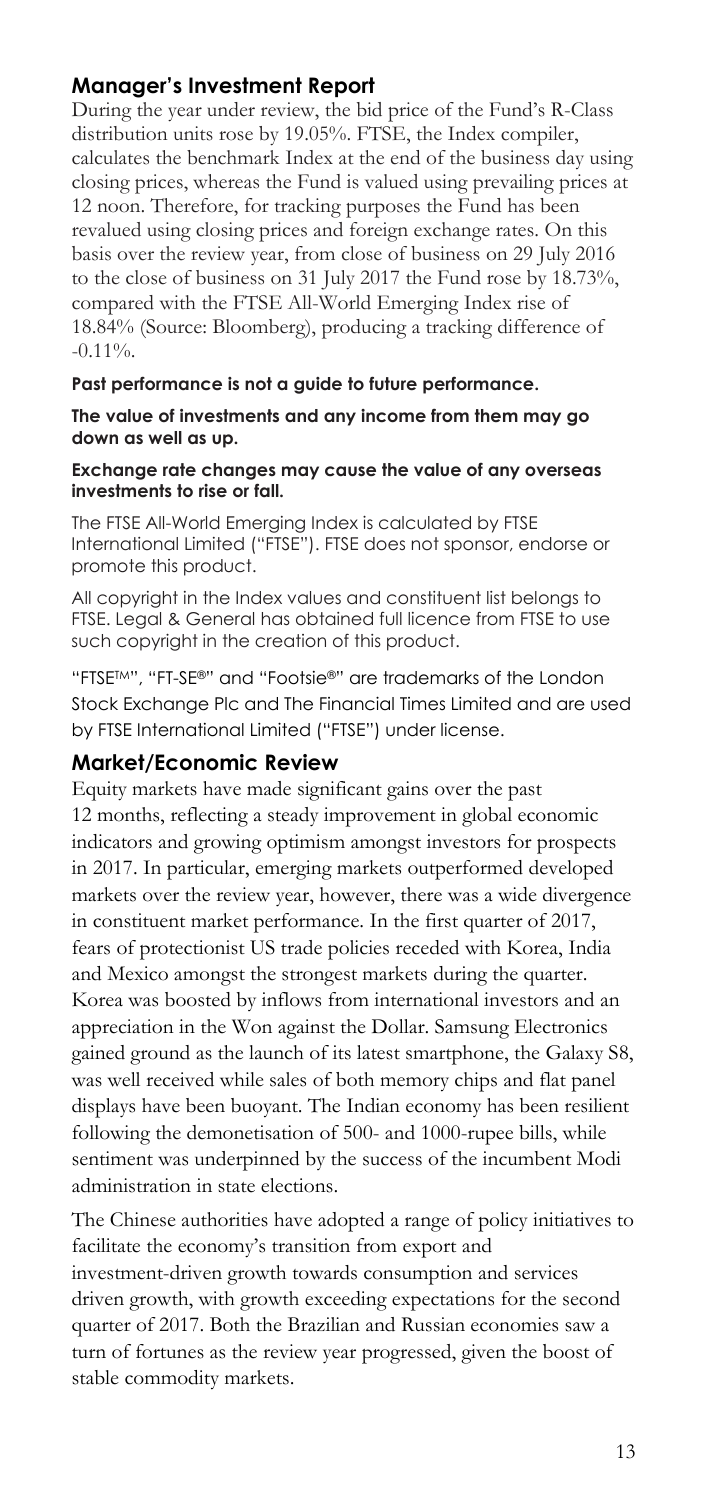# **Manager's Investment Report continued**

# **Fund Review**

Companies held within the Fund are held with weightings generally proportionate to those of the benchmark Index. Therefore, investment activity, other than to raise or invest cash, is only necessary when there are changes to the benchmark Index or as a result of a corporate action.

The September 2016 semi-annual Index review resulted in 32 additions and 20 deletions. The additions were primarily concentrated on the promotion of Qatar from the Frontier Index (20 names and 0.59%). The two largest changes were Siam Cement and Kasikornbank which are both Thai Non-voting Depositary Receipts (NVDRs) following a change in the FTSE ground rules. There were a further 98 changes to the free share capital of constituents with the largest increases being PTT, Siam Commercial Bank and Bangkok Dusit Medical Services (all Thailand) and the largest decreases being BRF (Brazil), HDFC Bank Ltd (India) and Lukoil (Russia). The total two-way Index turnover was 5.3%.

The December 2016 quarterly Index review resulted in one addition and one deletion. There were 78 changes to the free share capital of constituents with the largest increases being Axis Bank, Tencent and Maruti Suzuki India and the largest decreases being HDFC Bank Ltd, ICICI Bank and Cemex Sa Cpo Line. Total two-way Index turnover was approximately 0.8%.

The March 2017 semi-annual Index review had slightly lower two-way Index turnover than September 2016, at 2.9%. This was primarily driven by 22 additions, of which China Life Insurance (0.09%) and Postal Savings Bank of China (0.08%) were the two largest. Totvs (Brazil) and Shengjing Bank (China) were the two largest of 13 deletions.

The June 2017 quarterly Index review resulted in seven additions and one deletion. There were 727 changes to the free share capital of constituents with the largest increases being Industrial and Commercial Bank of China (H), Ayala Land and PLDT and the largest decreases being Bank Central Asia, Petrobras ON and Formosa Chemicals & Fibre. Total two-way Index turnover was 3.7%.

The regional breakdown of the Index at the end of the review year was Asia Pacific (64.9%), Europe, Middle East & Africa (19.2%) and Latin America (15.9%).

# **Outlook**

We see steady global growth and reflation continuing, aided by increasingly supportive US fiscal policy. So far risk assets have been buoyed by diminishing deflation concerns, but the perception of a 'goldilocks' economy might prove short lived. With several economies at full employment, most notably the US, the sharp move higher in headline inflation could lead to a more rapid increase in wage growth, stronger core inflation and a faster-than-expected pace of Fed hikes.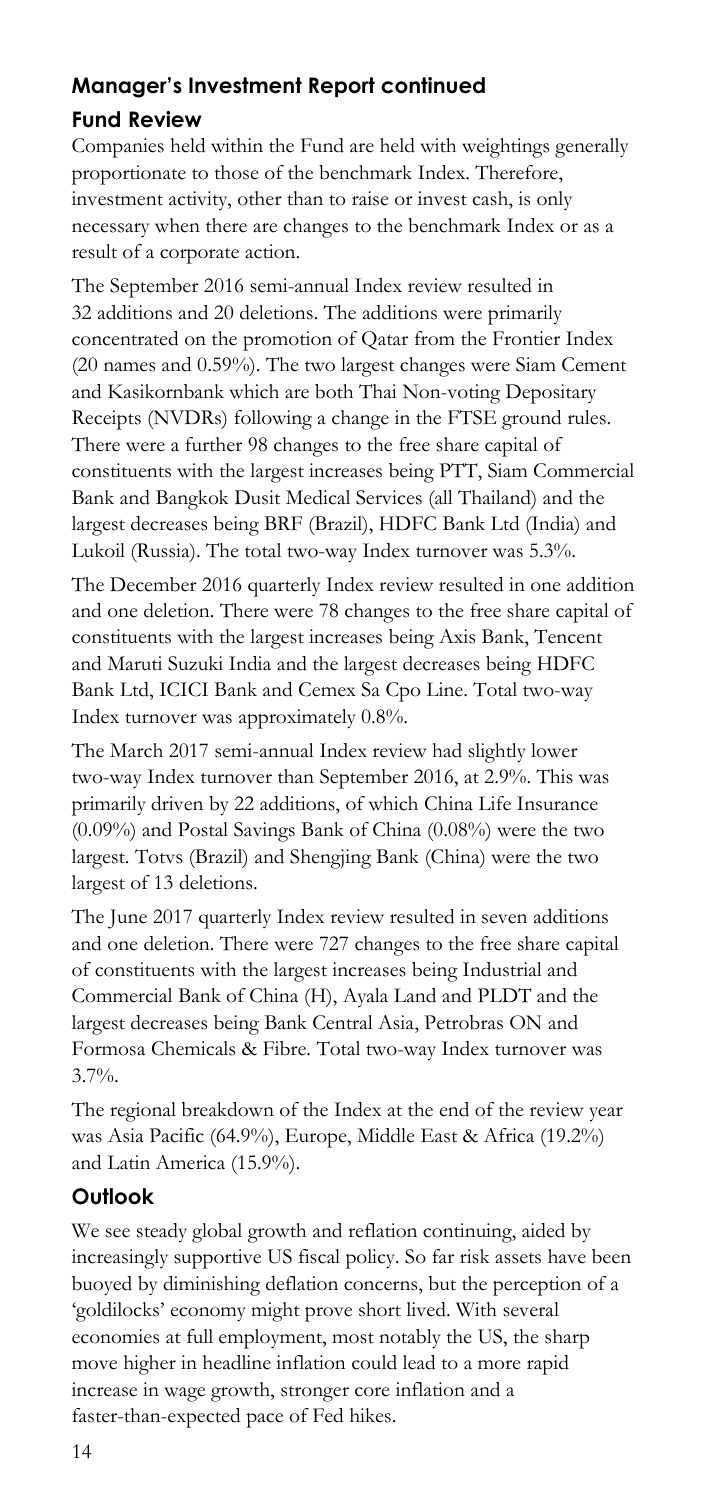# **Manager's Investment Report continued**

Emerging market economies appear to have adjusted to the negative terms of trade shock created by the fall in commodity prices and should perform better in 2017. The main concern remains the alarming increase in China's debt, yet there appears little appetite to slow growth to address these imbalances. Euro area growth prospects appear reasonable, and could lead to the European Central Bank (ECB) considering a taper of bond purchases later in the year.

The Trump presidency raises the spectre of increased protectionism which could further damage already weak productivity growth. There is also increased concern about the direction of US foreign policy. Across Europe, meanwhile, there are a number of important elections. So far, the anti-establishment vote has not appeared to dent confidence.

With overstimulation and accelerating Fed hikes, markets could be well on their way to anticipating the next recession by year end. It is equally likely that the market's current focus on 'Good Trump' underprices the risk that he follows through on his anti-trade and anti-immigration campaign slogans. We would also not discount the risk of ill-advised comments causing a few geo-political risks over the course of 2017. In the US alone, there are plenty of reasons to expect anything but a boring year for equities.

Legal & General Investment Management Limited (Investment Adviser) 22 August 2017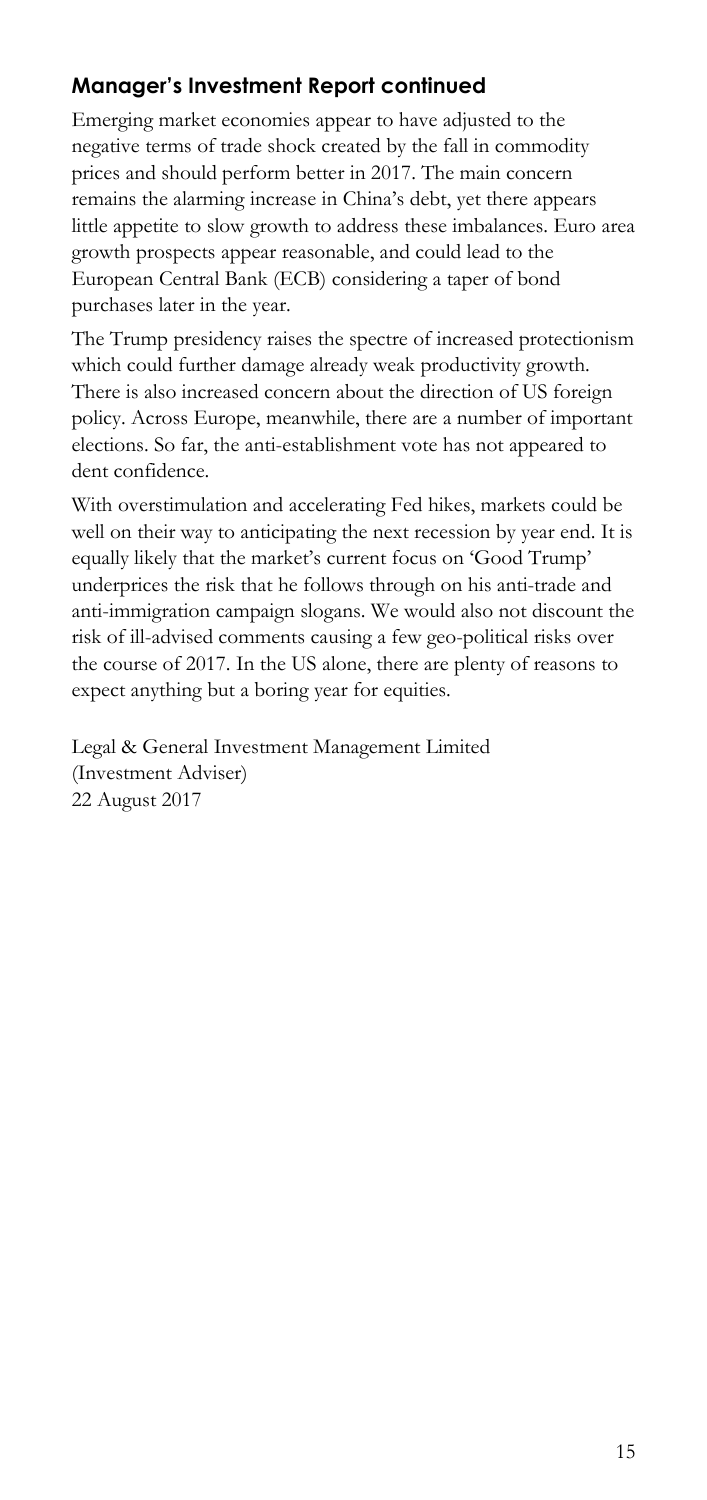# **Manager's Report and Accounts**

Copies of the most recent Interim and Annual Long Form Manager's Reports are available free of charge by telephoning 0370 050 0955, by writing to the Manager or are available on the internet at www.legalandgeneral.com/investments/fundinformation/managers-reports.

Call charges will vary. We may record and monitor calls.

### **Information on Tracking Error**

The 'Tracking Error' of a Fund is the measure of the volatility of the differences between the return of the Fund and the return of the benchmark Index. It provides an indication of how closely the Fund is tracking the performance of the benchmark Index after considering things such as Fund charges and taxation.

Using monthly returns, over the review year, the annualised Tracking Error of the Fund is 0.06%, whilst over the last three years to the end of August 2017, the annualised Tracking Error of the Fund is 0.10%. These Tracking Errors are within the anticipated Tracking Error levels set out in the Fund's Prospectus of  $+/-1.50\%$  per annum.

## **Minimum Investment Amounts**

The minimum initial lump sum investment amounts for each class are as follows:

| R-Class | 4.500            |
|---------|------------------|
| F-Class | $\sqrt{.500}$    |
| I-Class | f1,000,000       |
| C-Class | f100,000,000     |
| L-Class | $\angle 100,000$ |

In addition, monthly contributions can be made into the

R-Class and F-Class with a minimum amount of  $\ddot{E}$  per month.

F-Class units are only available to:

- i) investors who have received advice from authorised intermediaries and platforms in relation to their investment in units in the Fund and
- ii) authorised intermediaries or distributers who the Manager reasonably considers will adequately bear the costs of marketing to and acquiring investors at no or limited cost to the Manager, and to whom the Manager has confirmed that such distributer or investor meets the criteria for investment in such units.

C-Class units are only available to distributors who actively market and distribute such units (or whom the Manager believes intends to do so) and to whom the Manager has confirmed by letter that they meet the criteria for investment in such units.

L-Class is not available to retail customers and is intended only for investment by Legal & General group companies.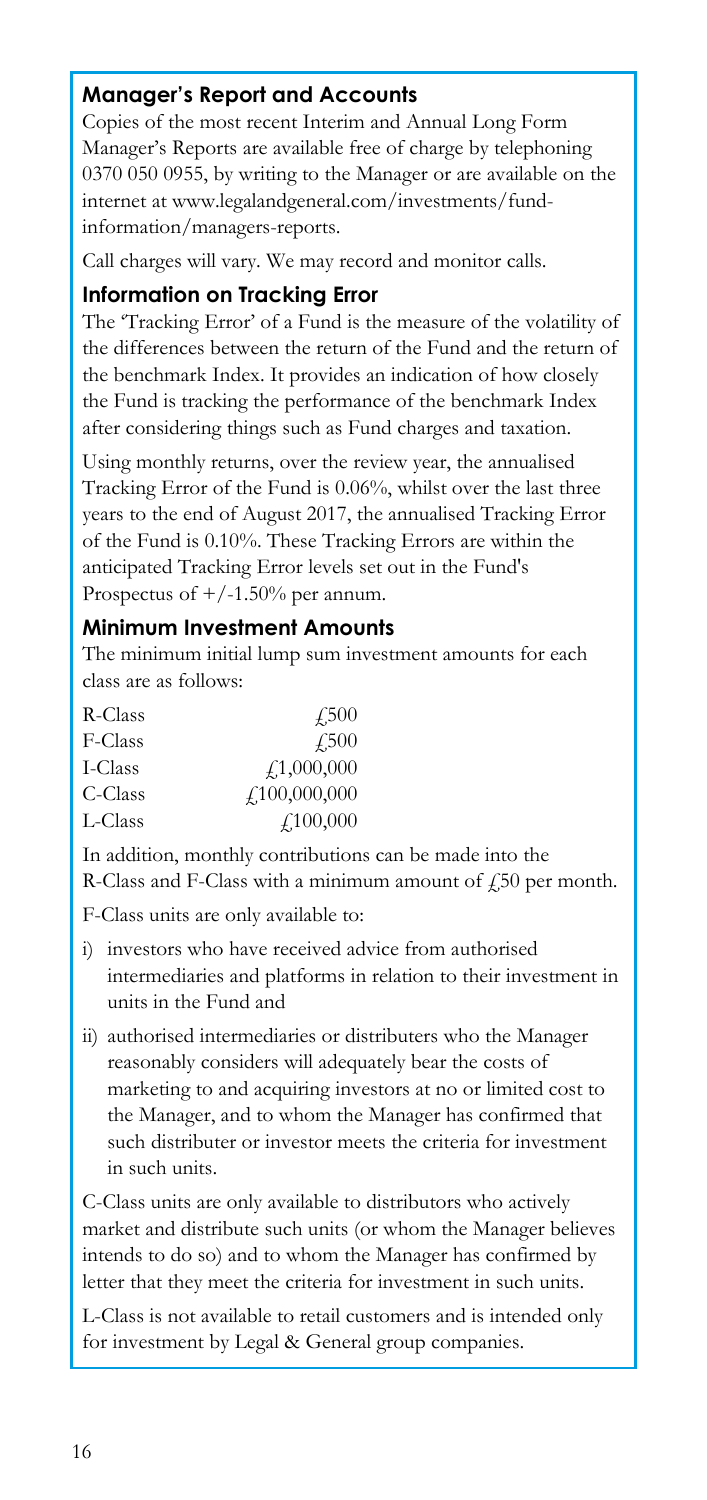# **Other Information**

The information in this report is designed to enable unitholders to understand how the Fund has performed during the year under review and how it is invested at the year end. Further information on the activities and performance of the Fund can be obtained by telephoning 0370 050 0955 or by writing to the Manager.

Call charges will vary. We may record and monitor calls.

# **Authorised Fund Manager**

Legal & General (Unit Trust Managers) Limited Registered in England and Wales No. 01009418 Registered office: One Coleman Street, London EC2R 5AA Telephone: 0370 050 3350 Authorised and regulated by the Financial Conduct Authority

# **Trustee**

Northern Trust Global Services Limited 50 Bank Street, Canary Wharf, London E14 5NT Authorised by the Prudential Regulation Authority and regulated by the Financial Conduct Authority and the Prudential Regulation Authority

# **Independent Auditors**

PricewaterhouseCoopers LLP 7 More London Riverside London SE1 2RT